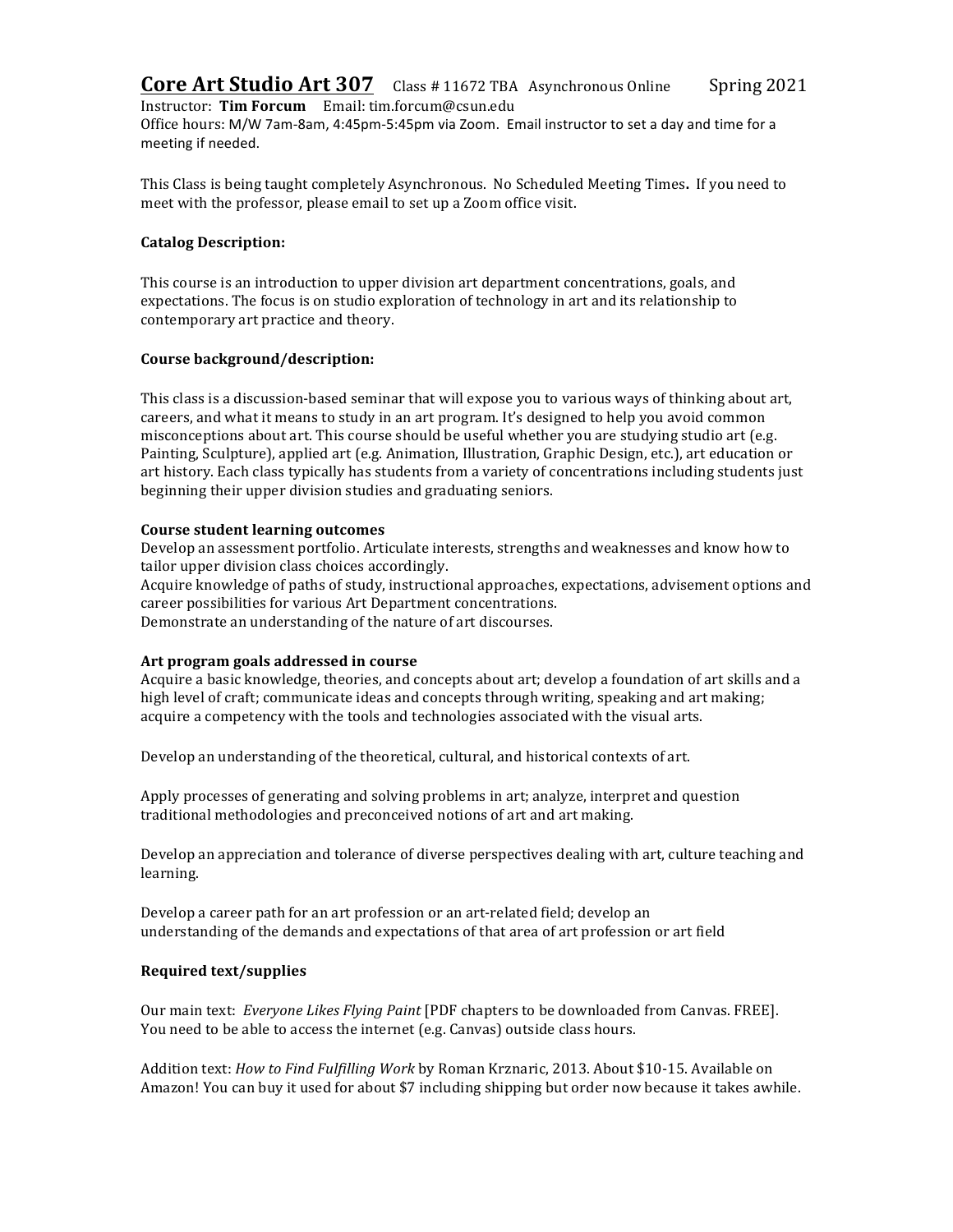# **What this Class is Like:**

#### **Approach:**

You will be given the reading assignment. You will have 5 days to do the reading and respond to the questions on the reading. Then you will have one day to have an online conversation with your assigned group in regards to the reading or additional projects presented. Note that some of the readings have links to videos and other related materials.

# **Things to do right now:**

1. Toward the middle of the semester, we will be discussing *How to Find Fulfilling Work*, one of the texts for this class. You may wish to begin reading it now. Don't wait until the last minute. Past students have really liked this book and found it a quick, interesting and useful read. You can also get it immediately as a Kindle text.

2. We will be discussing two films in depth: Twister (1996) and The Hunger Games (2012). Please watch these films beforehand. They are available for streaming through many public libraries and available inexpensively on DVD (e.g. from Amazon). They can also be rented on Amazon Prime Video.

All communication for this class is through Canvas. Stay tuned to Canvas Announcements.

If you are having any trouble with Canvas and need assistance call: **Faculty Technology Center (818) 677-3443**

### **Grading**.

All points for assignments are averaged at the end of the semester and graded on a  $100\%$  scale. Final grades are on  $a +/-$  system.

1. **Response to Reading**: 20 points each. You must do the required reading and then answer the discussion questions in Canvas by midnight on the Due Date.

2. Group Conversations: 20 points each. You will read over the Response to Reading from members in your group. You will then be given questions to answer in regards to your member's answers and also to discuss the content of your responses from the Response to Reading. Various activities will also be given in regards to the reading. You will have one full day to complete.

4. **Canvas Profile** 10 points. **About You** 20 points. **Art that Connects Project** 40 points. **Personal Narrative and Portfolio Images #1** 20 points. Personal Narrative and Portfolio **Images #2** 20 points. **Final Presentation** 80 points**.** 

Total points possible: 630 Points.

**Late work policy is strict.** However, there is a **one day grace period.** You will receive **½ credit for late work** submitted in that grace period. **No work** will be accepted after that grace period window.